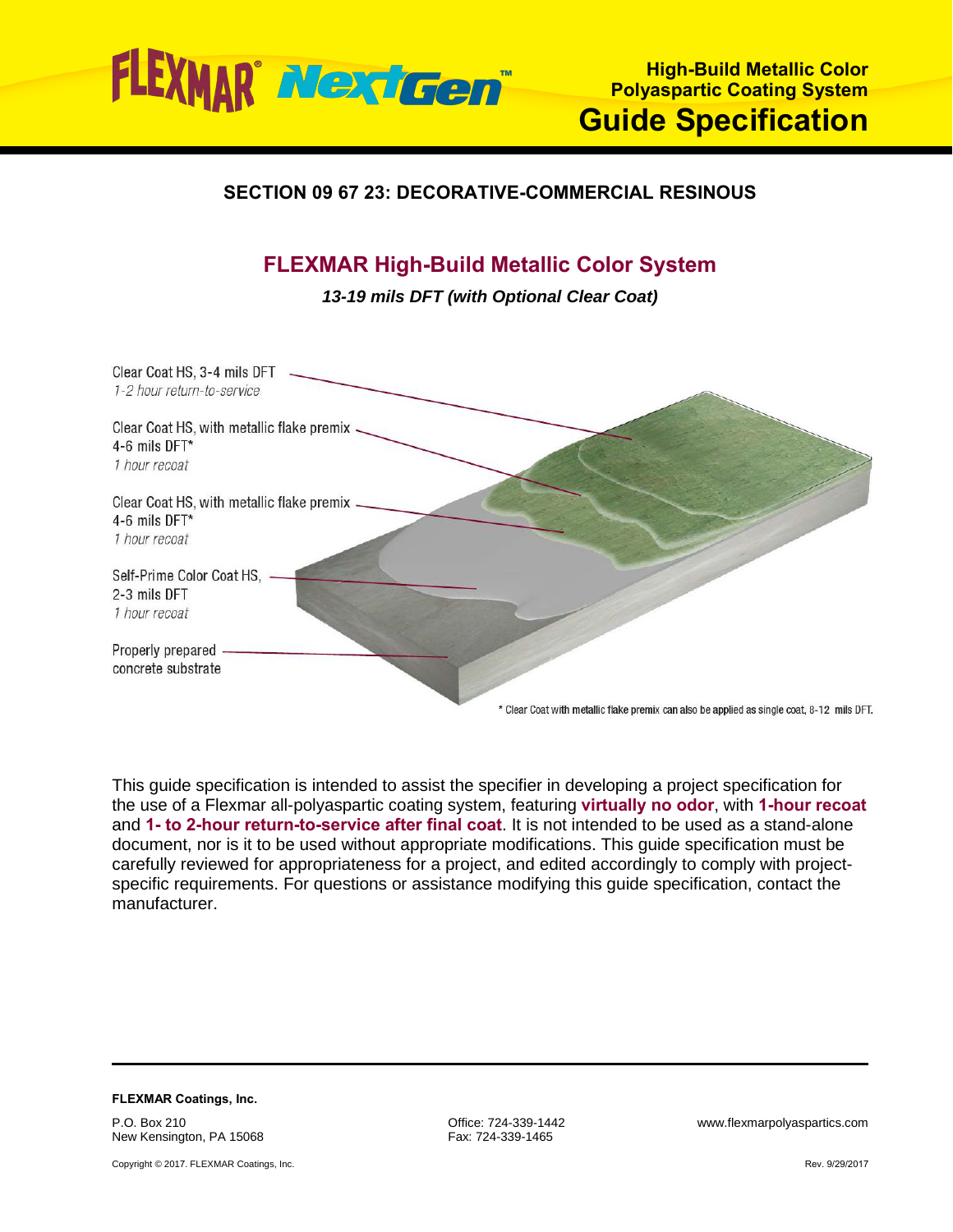

**Page 2**

## **PART 1 - GENERAL**

## **1.1 RELATED DOCUMENTS**

A. Drawings and general provisions of the Contract, including General and Supplementary Conditions and Division 01 Specification Sections, apply to this Section.

## **1.2 SUMMARY**

A. Application of 0-VOC, high-build metallic color polyaspartic coating system.

## **1.3 ACTION SUBMITTALS**

- A. Product Data: Submit manufacturer's technical data, application instructions, and recommendations for each polyaspartic floor coating component required.
- B. LEED Submittals:
	- 1. Product Data for Credit IEQ 4.2: For liquid-applied flooring components, documentation including printed statement of VOC content.
	- 2. Laboratory Test Reports for Credit IEQ 4: For flooring systems, documentation indicating that products comply with the testing and product requirements of the California Department of Health Services' "Standard Practice for the Testing of Volatile Organic Emissions from Various Sources Using Small-Scale Environmental Chambers."
- C. Samples for Initial Selection: Submit manufacturer's color charts showing full range of color selection for each type of exposed finish required.
- D. Samples for Verification: For each polyaspartic floor coating system required, submit 6-in.<sup>2</sup> (150-mm<sup>2</sup>) samples applied to a rigid backing to demonstrate color, texture, and finish of polyaspartic floor coatings systems.

## **1.4 INFORMATION SUBMITTALS**

- A. Applicator Certificate: Submit official certificate indicating applicator's successful completion of manufacturer's training program.
- B. Material Certificates: Submit official manufacturer certificate for each polyaspartic floor coating system component.
- C. Material Test Reports: Submit polyaspartic floor coating system test report.

## **1.5 CLOSEOUT SUBMITTALS**

- A. Maintenance Data: Submit manufacturer's care, cleaning, and maintenance guide to include in maintenance manuals.
- B. Warranty: Submit manufacturer's product warranty.

P.O. Box 210 New Kensington, PA 15068 Fax: 724-339-1465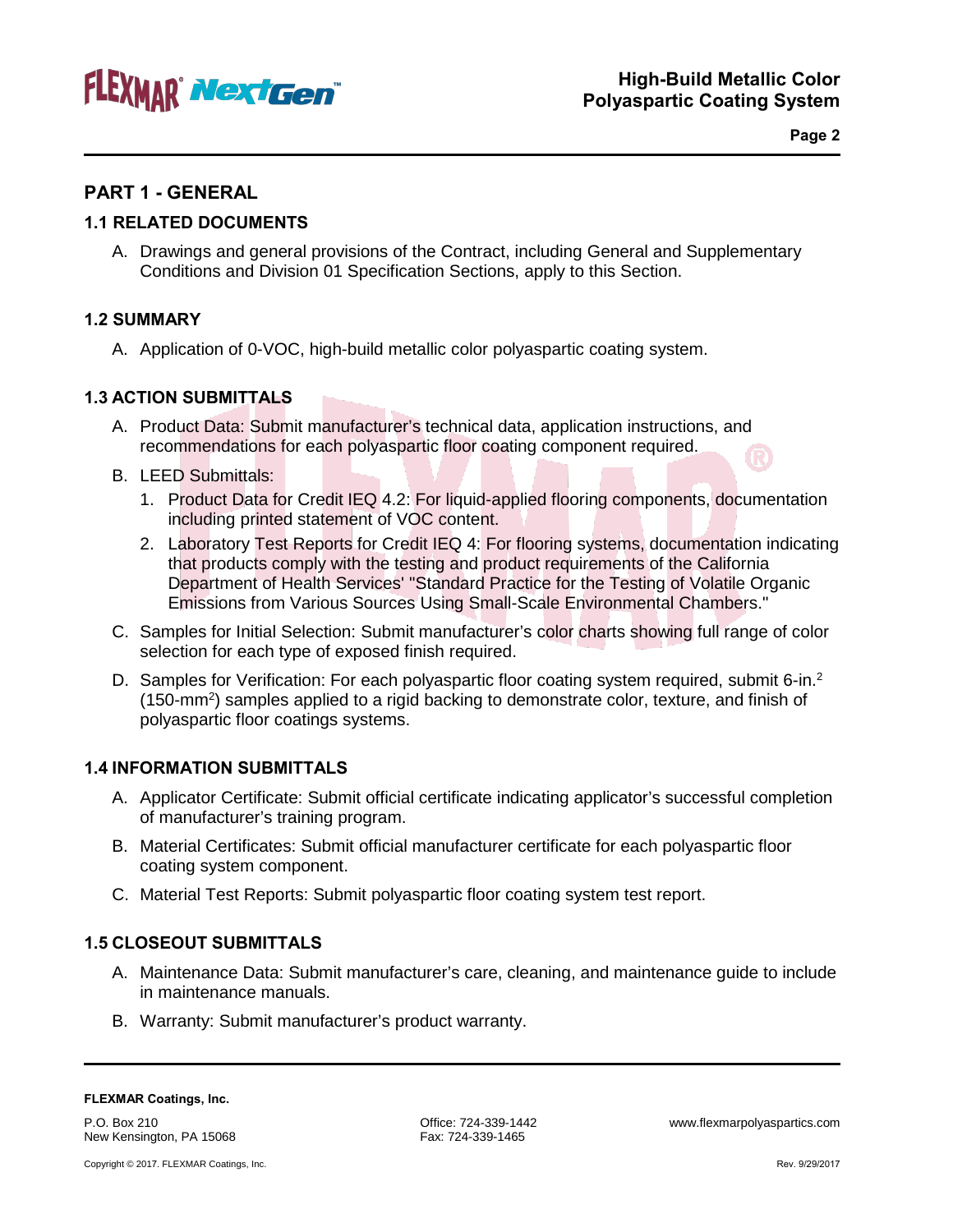

### **1.6 QUALITY ASSURANCE**

- A. Applicator Qualifications: An applicator who has successfully completed manufacturer's training program for the application of specified polyaspartic floor coatings systems, and is currently an authorized applicator of manufacturer's coatings systems.
- B. Source Limitations: Obtain primary polyaspartic floor coating system materials, including primers, resins, hardening agents, grouting coats, and topcoats, from single source from single manufacturer. Provide secondary materials, including patching and fill material, joint sealant, and repair materials, of type and from source recommended by manufacturer of primary materials.
- C. Mockups: Apply mockups to verify selections made under sample submittals, and to demonstrate aesthetic effects and set quality standards for materials and execution.
	- 1. Apply full-thickness mockups on 48-in.<sup>2</sup> (1,200-mm<sup>2</sup>) floor area selected by the Architect, Engineer, or Design Professional.
		- a. Include a 48-in. (1,200-mm) length of integral cove base with inside **[and outside]** corner, if specified by the Architect, Engineer, or Design Professional.
	- 2. Simulate finished lighting conditions for Architect's, Engineer's, or Design Professional's review of mockups.
	- 3. Approved mockups may become part of the completed work if undisturbed at time of Substantial Completion.

## **1.7 DELIVERY, STORAGE, AND HANDLING**

- A. Deliver and store materials in manufacturer's original, undamaged packages and containers, with seals unbroken, bearing manufacturer's labels indicating brand name and directions for storage and mixing with other components.
- B. Store in clean, dry, protected location at normal room temperature, according to manufacturer's requirements.

## **1.8 PROJECT CONDITIONS**

- A. Environmental Conditions: Comply with manufacturer's written instructions for substrate temperature, ambient temperature, moisture, ventilation, and other conditions affecting polyaspartic floor coatings system application.
- B. Lighting: Provide permanent lighting or, if permanent lighting is not in place, simulate permanent lighting conditions during polyaspartic floor coating system application.
- C. Close spaces to traffic during polyaspartic floor coating system application, and for not less than 24 hours after application, unless manufacturer recommends a longer period.

**FLEXMAR Coatings, Inc.** P.O. Box 210

New Kensington, PA 15068

Copyright © 2017. FLEXMAR Coatings, Inc.

Fax: 724-339-1465

Office: 724-339-1442 www.flexmarpolyaspartics.com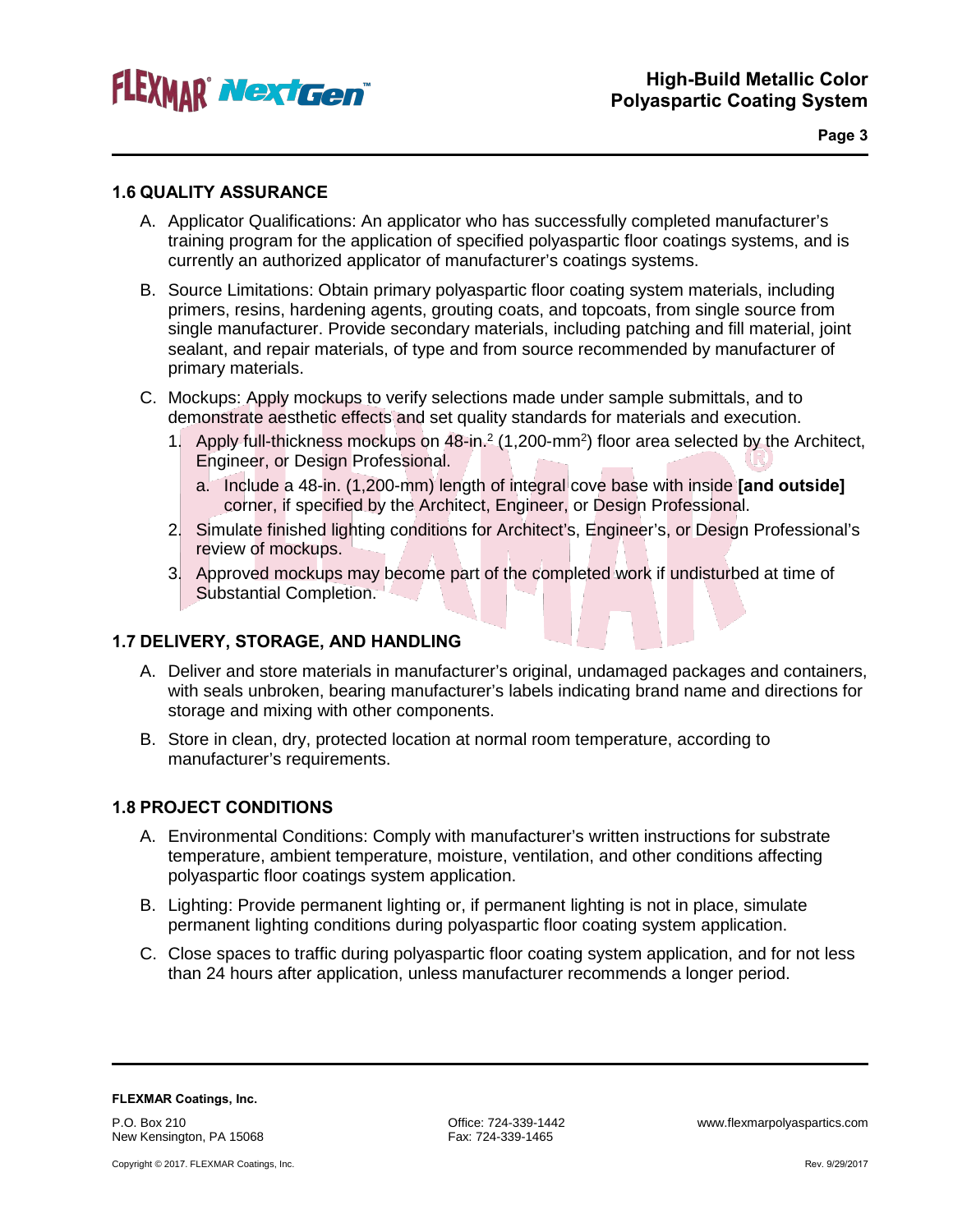

**Page 4**

## **1.9 WARRANTY**

A. Manufacturer's standard **[10-year residential] [5-year commercial]** warranty against product defects for original owner.

## **PART 2 - PROUCTS**

## **2.1 MANUFACTURERS**

- A. Basis-of-Design Product: Subject to compliance with requirements, provide Flexmar Coatings, Inc. named product or comparable product by one of the following:
	- 1. **[Insert manufacturer's name]**.

## **2.2 MATERIALS**

- A. Abrasion, impact-, and chemical-resistant, decorative-commercial high-build polyaspartic three-coat metallic color system, polyaspartic-aliphatic-polyurea-based, monolithic floor surfacing designed to produce a seamless floor **[and integral cove base]**.
	- 1. Basis-of-Design Product: Subject to compliance with requirements, provide FLEXMAR Coatings High-Build Metallic Color System with Optional Clear Coat with "Self-Prime HS" pigmented polyaspartic coating and optional "Clear Coat HS" clear polyaspartic sealer for decorative and commercial coatings system, or comparable product by one of the following:

## a. **[Insert manufacturer's name]**.

- B. System Characteristics:
	- 1. Color and Pattern: **[As selected by Architect, Engineer, or Design Professional] [As indicated by product designation listed above] [Match Architect's, Engineer's, or Design Professional's sample]**.
	- 2. Wearing Surface: Textured for slip resistance where required, otherwise standard manufacturer's surface as shown by sample.
	- 3. Overall System Thickness: 10-15 mils DFT, with optional clear coat 13 to 19 mils DFT.
	- 4. Dry Time: 1- to 2-hour return-to-service after final coat; 1-hour recoat between coats.
- C. Body Coats: Flexmar Coatings Self-Prime HS pigmented polyaspartic coating.
	- 1. Resin: Polyaspartic aliphatic polyurea.
	- 2. Formulation Description: High solids.
	- 3. VOC Content: 0 VOC, virtually no odor.
	- 4. Application Method: Roller, squeegee, or magic trowel.
	- 5. Thickness of Coats: 2 to 3 mils DFT.
	- 6. Number of Coats: One.
	- 7. Type: Pigmented.

#### **FLEXMAR Coatings, Inc.**

P.O. Box 210 New Kensington, PA 15068 Office: 724-339-1442 www.flexmarpolyaspartics.com Fax: 724-339-1465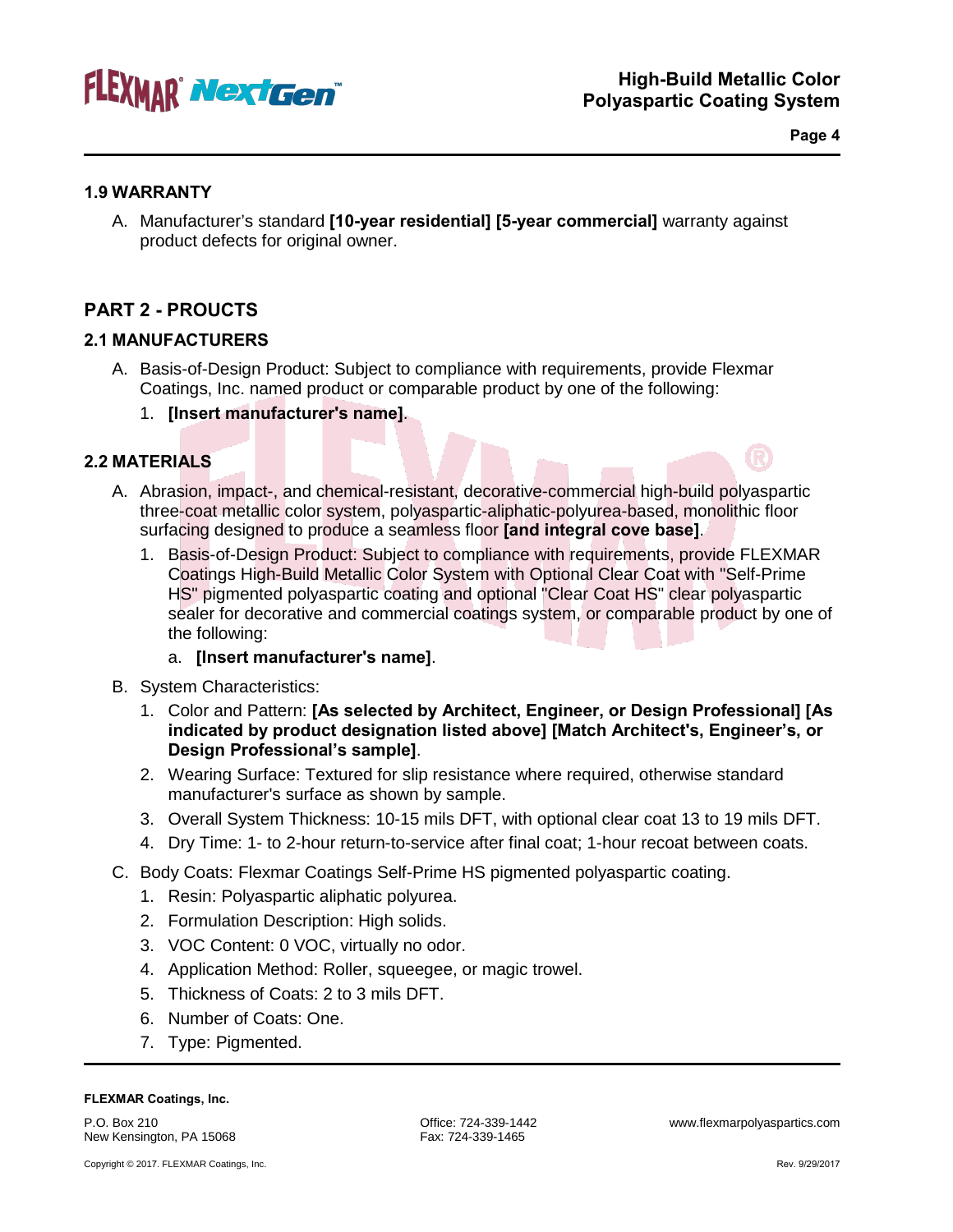

- D. Metallic Color Coats: One or two Flexmar Coatings Clear Coat HS clear polyaspartic sealer with metallic pigment premix addition.
	- 1. Resin: Polyaspartic aliphatic polyurea.
	- 2. Formulation Description: High solids.
	- 3. VOC Content: 0 VOC, virtually no odor.
	- 4. Type Finish: Metallic pigmented added to Clear Coat HS as premix before application.
	- 5. Number of Coats: One or two, to achieve 8 to 12 mils DFT.
	- 6. Thickness of Coats:
		- **[a. One Coat: 8 to 12 mils DFT.**
		- **b. Two Coats:**
			- **1) First Metallic Coat: 4 to 6 mils DFT.**
			- **2) Second Metallic Coat: 4 to 6 mils DFT.]**
- E. Optional Topcoat: Flexmar Coatings Clear Coat HS clear polyaspartic sealer.
	- 1. Resin: Polyaspartic aliphatic polyurea.
	- 2. Formulation Description: High solids.
	- 3. VOC Content: 0 VOC, virtually no odor.
	- 4. Type: Clear.
	- 5. Finish: Gloss.
	- 6. Number of Coats: One, optional.
	- 7. Thickness: 3 to 4 mils DFT.
- F. System Physical Properties: Provide polyaspartic floor coating system with the following minimum physical property requirements when tested according to test methods indicated:
	- 1. Adhesion to Concrete: 300 psi (2068 kPa) concrete cohesive failure per ASTM-D 4541 Elcometer.
	- 2. Tensile Strength: 4,500 psi (31,026 kPa) per ASTM-D 412.
	- 3. Falling Sand Abrasion Resistance: ASTM-D 968. Clear Coat: 32 quarts (30 liters) sand/dry mil.
	- 4. Taber Abrasion: 0.34-0.43 grain (22-28 mg) weight loss per ASTM-D 4060, CS-17 wheel, 35.3 oz (1,000 g) load, 1,000 rev.
	- 5. Flexibility Mandrel Bend: No cracking or peeling, per ASTM-D 522, ⅛ in. (3.2 mm).
	- 6. Impact: 160/160 in.-lb direct/reverse, no cracking per ASTM-D 2794.
	- 7. Hardness: 77 Shore D per ASTM-D 2240.
	- 8. Flammability: Self-extinguishing per ASTM-D 635.
	- 9. Static Coefficient of Friction: Greater than 0.6 per ASTM-D 2047.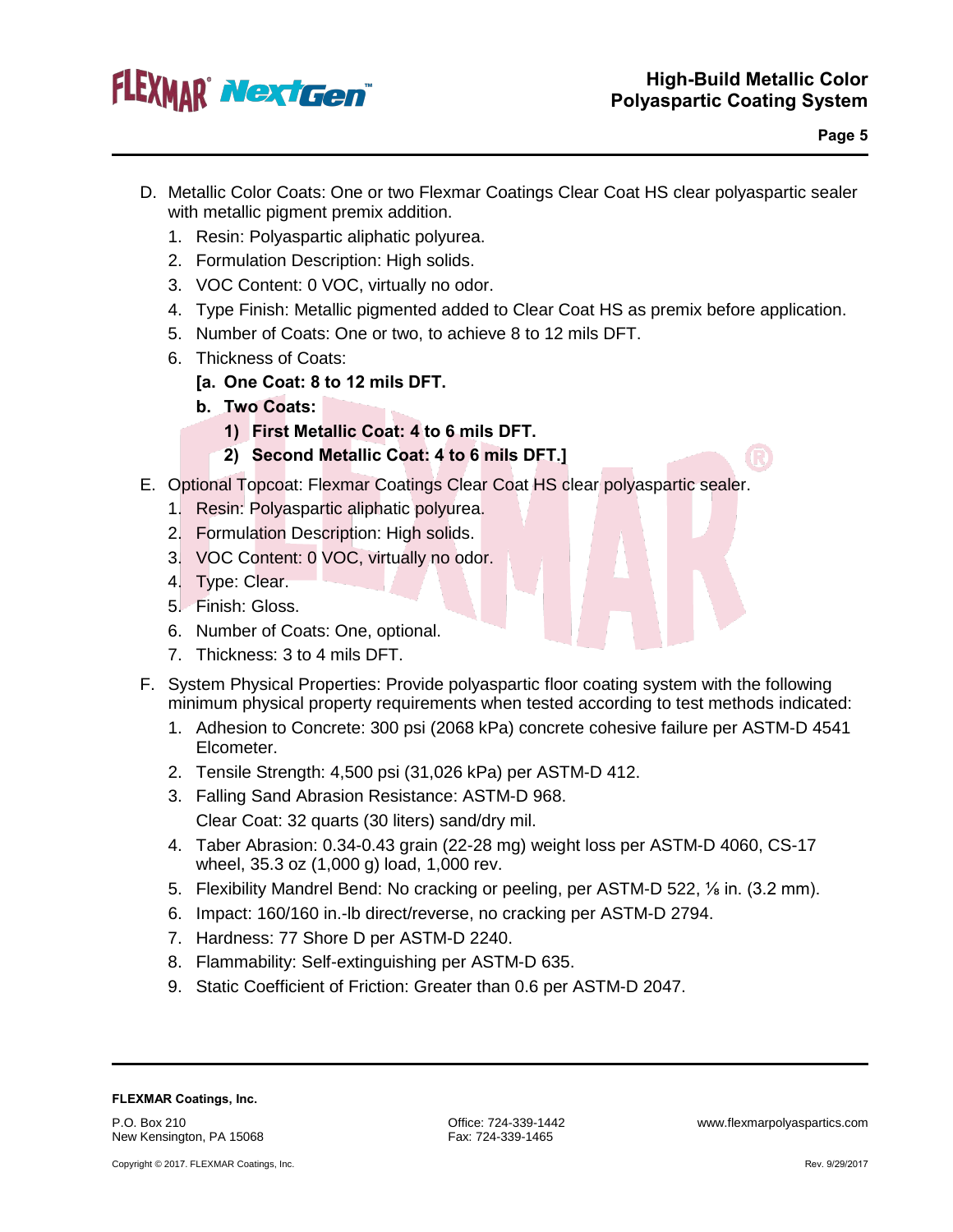

G. System Chemical Resistance: Test specimens of cured polyaspartic floor coatings systems are unaffected when tested according to manufacturer's Chemical Resistance Chart per ASTM-D 1308 spot testing.

## **PART 3 – EXECUTION**

## **3.1 PREPARATION**

- A. General: Prepare and clean substrates according to manufacturer's written instructions for substrate indicated. Provide clean, dry substrate for application.
- B. Concrete Substrates: Provide sound concrete surfaces free of laitance, glaze, efflorescence, curing compounds, form-release agents, dust, dirt, grease, oil, and other contaminants incompatible with polyaspartic floor coatings.
	- 1. Roughen concrete substrates as follows:
		- a. Grind surfaces with an apparatus that abrades the concrete surface to a profile as specified by system application guide.
	- 2. Repair damaged and deteriorated concrete according to polyaspartic floor coating manufacturer's written instructions.
	- 3. Verify that concrete substrates are dry and moisture-vapor emissions are within acceptable levels according to manufacturer's written instructions.
		- a. Perform anhydrous calcium chloride test, ASTM-F 1869. Proceed with application of polyaspartic floor coating only after substrates have maximum moisture-vaporemission rate of **[3 lb of water/1000 ft.2 (1.36 kg of water/92.9 m2 )]** of slab area in 24 hours.
		- b. Perform plastic sheet test, ASTM-D 4263. Proceed with application only after testing indicates absence of moisture in substrates.
		- c. Perform relative humidity test using in situ probes, ASTM-F 2170. Proceed with installation only after substrates have a maximum **[75]** percent relative humidity level measurement.
	- 4. Alkalinity and Adhesion Testing: Verify that concrete substrates have pH within acceptable range. Perform tests recommended by manufacturer. Proceed with application only after substrates pass testing.
- C. Polyaspartic Materials: Mix components and prepare materials according to manufacturer's written instructions.
- D. Use patching and fill material to fill holes and depressions in substrates according to manufacturer's written instructions.
- E. Treat control joints and other nonmoving substrate cracks to prevent cracks from reflecting through polyaspartic floor coating according to manufacturer's written instructions.

#### **FLEXMAR Coatings, Inc.**

P.O. Box 210 New Kensington, PA 15068